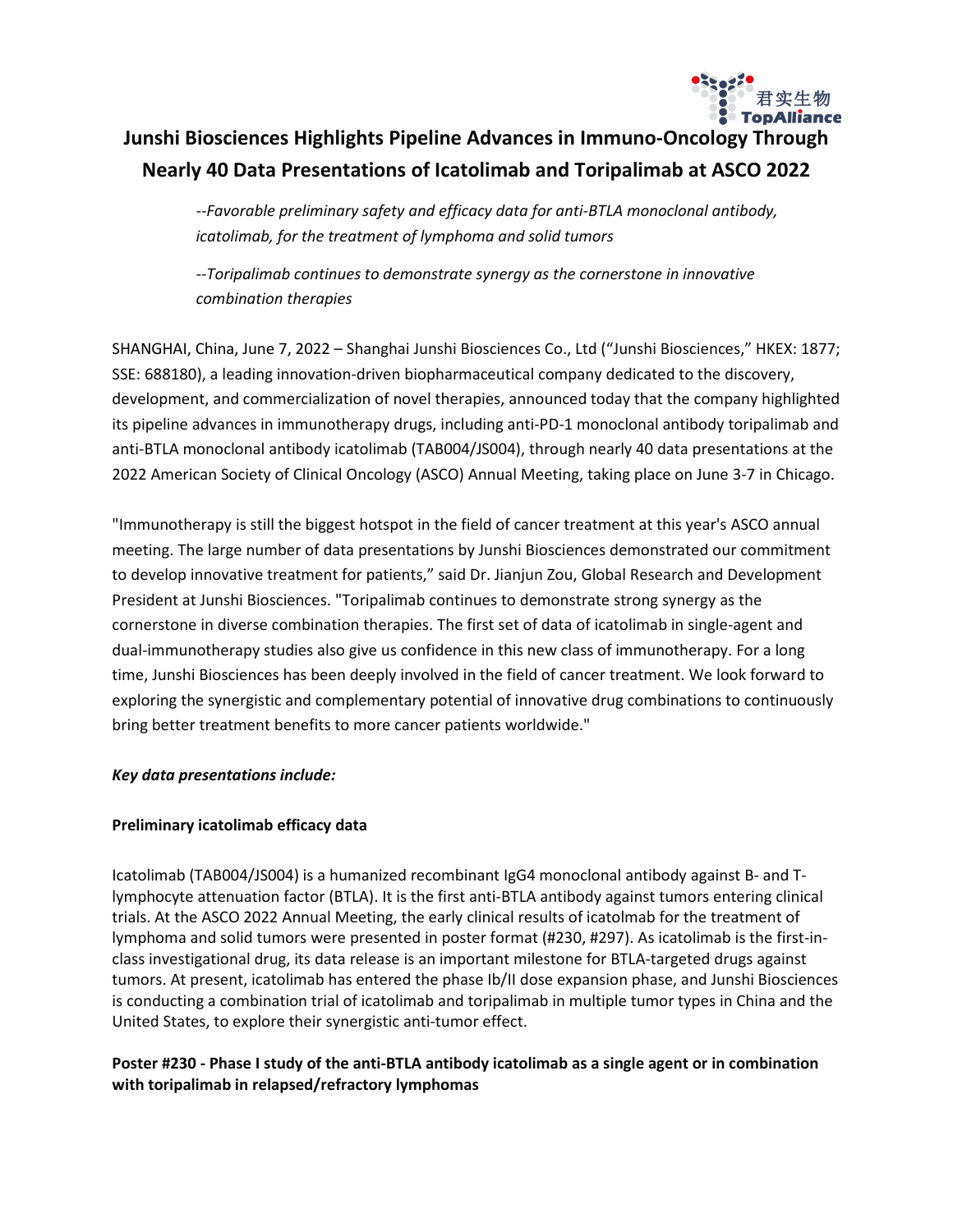

A single-arm, open-label, multicenter, dose-escalation Phase I study (NCT04477772), with Professor Jun<sup>e</sup> Zhu from Peking University Cancer Hospital & Institute and Professor Jun Ma from Harbin Institute of Hematology & Oncology as principal investigators, is the first to evaluate the safety and efficacy of icatolimab as a single agent or in combination with toripalimab in patients with relapsed or refractory (R/R) lymphoma. A total of 31 R/R patients (15 Hodgkin lymphoma and 16 non-Hodgkin lymphoma) were included in the study, with a median of 4 prior lines of therapy (range 1-10). Nineteen (61.3%) received prior anti-PD-1/L1 therapy.

As of April 26, 2022 (median follow-up 31.9 weeks), no DLT was observed in either monotherapy or combination dose escalation. Among the 25 evaluable patients receiving monotherapy, 1 PR (follicular lymphoma) and 7 SD were observed per Lugano criteria. Among the 6 patients receiving the combination (all progressed upon prior anti-PD-1 therapy), 3 PR (ORR 50%) and 1 SD were observed.

The researchers believe that icatolimab, whether as a monotherapy or in combination with toripalimab, was well-tolerated and showed preliminary clinical efficacy in patients with R/R lymphoma. Based on the available data, icatolimab 3 mg/kg or 200 mg Q3W is the recommended Phase II dose (RP2D) for monotherapy. HVEM and PD-L1 expression were correlated with favorable clinical response. The observed clinical activity in lymphomas refractory to checkpoint inhibitors warrants further development of icatolimab in combination with toripalimab.

The combination dose expansion trial is currently ongoing.

## **Poster #297 - Phase Ia dose-escalation study of the anti-BTLA antibody icatolimab as a monotherapy in patients with advanced solid tumors**

Another phase I trial (NCT04137900) of icatolimab, led by Professor Russell J. Schilder of Thomas Jefferson University, was the first-in-human study to evaluate the safety and efficacy of icatolimab in patients with advanced solid tumors. The study enrolled a total of 25 patients with metastatic solid tumors. Patients were heavily treated with a median of 4 prior lines of therapy. Fifteen (60%) patients progressed upon prior anti-PD-1/PD-L1 therapy.

As of April 31, 2022 (median follow-up 32 weeks), no DLTs were observed. Among 19 evaluable patients, 1 PR (melanoma) and 7 SD (2 CRC, 2 HNSCC, 1 NET, 1 NSCLC and 1 Sarcoma) were observed as assessed by the investigator per RECIST v1.1 criteria. The median duration of SD patients was 18 weeks (9-45 weeks). Notably, the melanoma patient has continued PR for more than 18 months and had previously progressed upon nivolumab and BRAF/MEK inhibitor treatments.

The investigators concluded that icatolimab monotherapy was well tolerated in all doses evaluated and exhibited a favorable safety profile.

Icatolimab in combination with toripalimab for the treatment of patients with advanced solid tumors is currently ongoing.

### **Multimodal combination studies of toripalimab**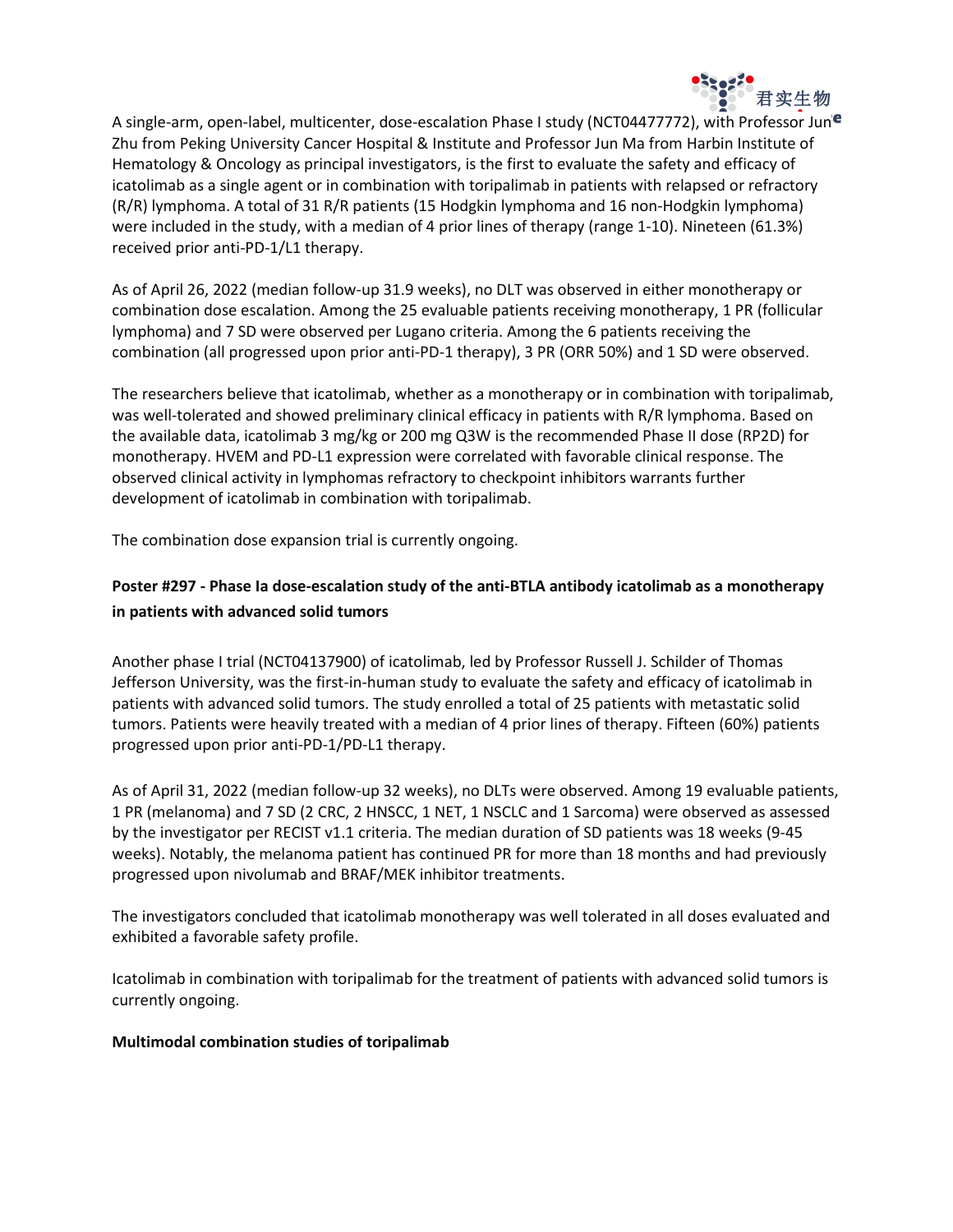

Cancer immunotherapy has entered the era of multimodal combination treatment. The drug<sup>3</sup>PAIIiance combination strategy based on PD-1 inhibitors as a cornerstone is expected to improve the effectiveness of immunotherapy, break through the limitations of drug resistance, reduce the toxic side effects, and expand its usage to benefit more cancer patients. As the first domestically marketed immune checkpoint inhibitor, toripalimab has been studied in more than 15 tumor types and expanded from monotherapy to combination therapy. At the 2022 ASCO annual meeting, data from more than 30 studies of toripalimab were presented, especially its combination with standard treatment or novel target drugs, from later lines to the first-line and even to adjuvant/neoadjuvant therapy.

## **Poster #57 - Toripalimab (anti-PD-1) monotherapy as a second line treatment for patients with metastatic urothelial carcinoma (POLARIS-03): Two-year survival update and biomarker analysis.**

The POLARIS-03 study (NCT03113266), led by Professor Jun Guo from Peking University Cancer Hospital & Institute and Professor Yiran Huang from Ren Ji Hospital, affiliated with Shanghai Jiaotong University School of Medicine, is an open-label, multicenter, phase II registrational clinical study of the second-line monotherapy of toripalimab in patients with metastatic urothelial carcinoma (mUC).

The published 2-year survival data and biomarker analysis results show that toripalimab has a manageable safety profile and encouraging clinical activity in mUC patients refractory to first-line chemotherapy and that no new safety signal was observed in this 2-year follow-up. The median duration of response (mDoR) was 25.8 months, and the median overall survival (mOS) was 14.6 months. Whole exome sequencing (WES) analysis revealed significantly improved objective response rate (ORR), progression-free survival (PFS), and OS in patients with high tumor mutational burden (TMB) compared with patients with low TMB (48% vs. 22%, 12.9 months vs. 1.8 months, not reached vs. 10.0 months).

# **Poster #10 - Preliminary results of a phase Ib/II combination study of RC48-ADC, a novel humanized anti-HER2 antibody-drug conjugate (ADC) with toripalimab, a humanized IgG4 mAb against programmed death-1 (PD-1) in patients with locally advanced or metastatic urothelial carcinoma(La/mUC)**

Professors Jun Guo and Xinan Sheng from Peking University Cancer Hospital & Institute led the Phase Ib/II study of a combination of toripalimab plus anti-HER2 antibody-drug conjugate (ADC) RC48 in the treatment of patients with locally advanced or metastatic urothelial carcinoma (La/mUC). Among the 39 patients with at least two tumor assessments, the investigator-assessed ORR was 71.8% (95% CI: 55.1, 85), including 3 complete responses (CR) (7.7%) and 25 PRs (64.1 %); disease control rate (DCR) was 92.3% (95% CI: 79.1, 98.4); and median PFS was 9.2 months. Median OS had not been reached; toripalimab in combination with RC48, well tolerated, showed promising efficacy in La/mUC patients regardless of HER2 expression.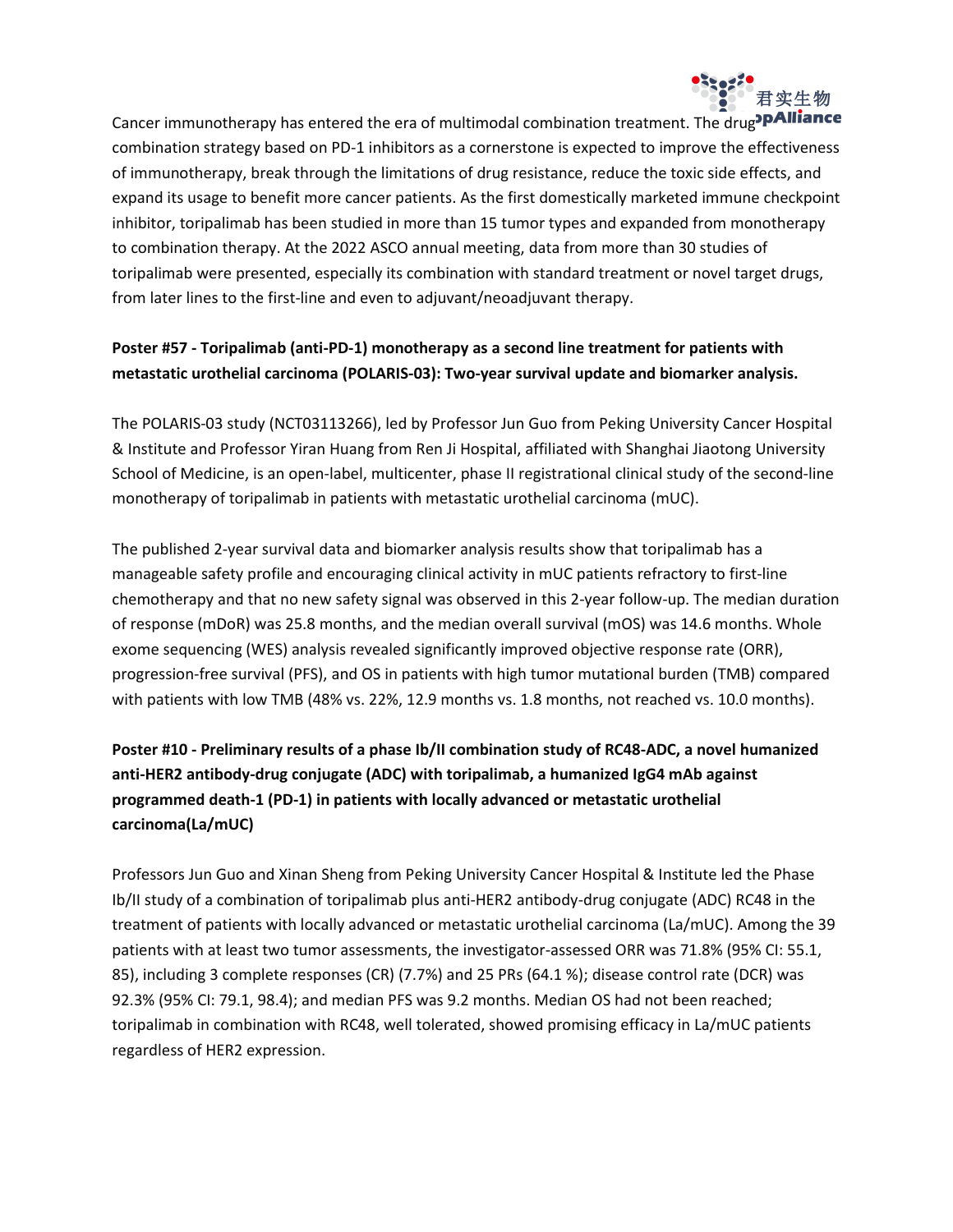

# **Poster #14 - Preliminary safety and efficacy of toripalimab combined with cetuximab in platinumrefractory recurrent or metastatic head and neck squamous cell carcinoma (R/M-HNSCC): a phase Ib/II clinical trial**

In June 2020, Junshi Biosciences and Merck kGaA announced a collaboration on a clinical trial program of targeted-immune combination therapy for head and neck cancer, which made its first debut at the ASCO 2022. The open-label, single-arm, multicenter Phase Ib/II clinical study (NCT04856631), led by Professor Ye Guo from Shanghai East Hospital, affiliated with Tongji University, showed that, after a median follow-up of 6.9 months, the combination of toripalimab and cetuximab in head and neck squamous cell carcinoma (R/M-HNSCC) was well tolerated, with 6 confirmed PR and 6 SD observed for an ORR of 50% and a DCR of 100%. Currently, a phase II study is underway.

# **Poster #16 - Final Progression-Free Survival, Interim Overall Survival and Biomarker Analyses of CHOICE-01: A Phase 3 Study of Toripalimab versus Placebo in Combination with First-Line Chemotherapy for Advanced NSCLC without EGFR/ALK Mutations**

The CHOICE-01 study (NCT03856411), led by Professor Jie Wang from National Cancer Center, Chinese Academy of Medical Sciences, is the first domestic randomized, double-blind, placebo parallelcontrolled, multi-center, Phase III study of an anti-PD-1 monoclonal antibody in combination with chemotherapy as first-line treatment that recruits both histological types of advanced squamous and non-squamous non-small cell lung cancer (NSCLC). The latest survival data and biomarker analysis results of the study were selected for oral presentation during the March meeting of the 2022 ASCO Plenary Series, and were presented as a poster at the annual conference. Studies have shown that toripalimab combined with chemotherapy has a significant survival benefit in the first-line treatment of advanced NSCLC without EGFR/ALK mutations. Based on the results from this study, the supplementary New Drug Application (sNDA) submitted by Junshi Bioscience has been accepted by the National Medical Products Administration (NMPA) in December 2021.

### **About Icatolimab**(**TAB004/JS004**)

B and T lymphocyte attenuator (BTLA) is an important immune checkpoint molecule discovered in 2003 and expressed on activated T and B lymphocytes. After tumor cells such as in lung cancer, melanoma, colorectal cancer, and lymphoma that highly express HVEM (a specific BTLA ligand) bind to BTLA expressed by tumor-specific killer lymphocytes, the immune function of these lymphocytes can be inhibited. Studies found that the blockade of BTLA immune checkpoint molecules can further improve lymphocyte function. When used in combination with anti-PD-1 monoclonal antibody, it may further improve the efficacy of immune checkpoint blockade therapy and expand its usage to benefit more cancer patients.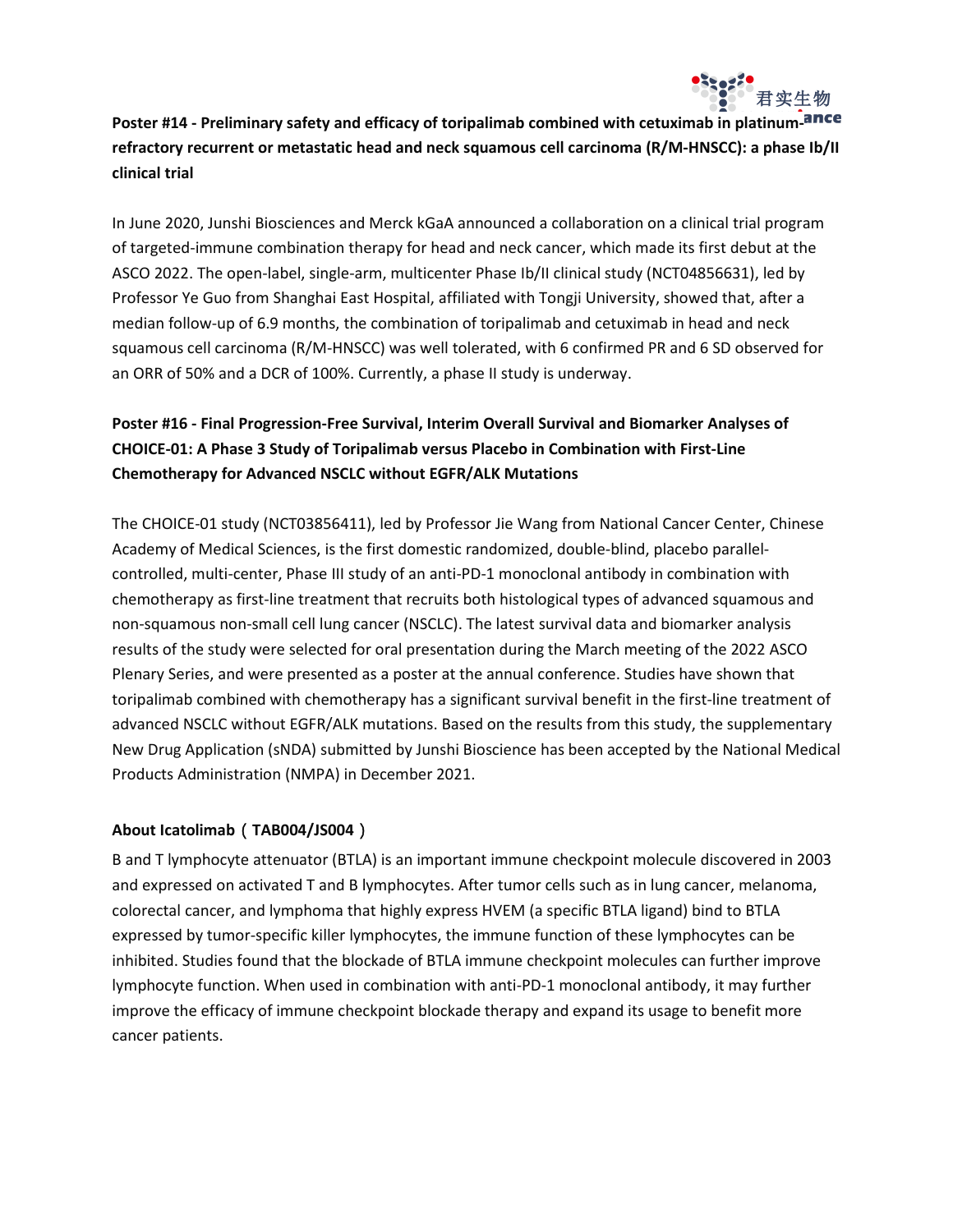

Icatolimab (TAB004/JS004) is the world's first anti-tumor anti-BTLA monoclonal antibody for cancerance treatment approved for clinical trial. In vitro and in vivo studies have both shown that it can promote specific T cell proliferation and effector function, reduce tumor burden and improve survival in human BTLA knock-in tumor models. At present, icatolimab is in the phase Ib/II dose expansion phase. Junshi Biosciences is conducting a combination trial of icatolimab and toripalimab in multiple tumor types in China and the United States, to explore their synergistic anti-tumor effect.

### **About Toripalimab**

Toripalimab is an anti-PD-1 monoclonal antibody developed for its ability to block PD-1 interactions with its ligands, PD-L1 and PD-L2, and for enhanced receptor internalization (endocytosis function). Blocking PD-1 interactions with PD-L1 and PD-L2 promotes the immune system's ability to attack and kill tumor cells.

More than thirty company-sponsored toripalimab clinical studies covering more than fifteen indications have been conducted globally by Junshi Biosciences, including in China, the United States, Southeast Asia, and European countries. Ongoing or completed pivotal clinical trials evaluating the safety and efficacy of toripalimab cover a broad range of tumor types including cancers of the lung, nasopharynx, esophagus, stomach, bladder, breast, liver, kidney and skin.

In China, toripalimab was the first domestic anti-PD-1 monoclonal antibody approved for marketing (approved in China as TUOYI®). Currently, there are five approved indications for toripalimab in China:

- 1. unresectable or metastatic melanoma after failure of standard systemic therapy;
- 2. recurrent or metastatic nasopharyngeal carcinoma NPC after failure of at least two lines of prior systemic therapy;
- 3. locally advanced or metastatic urothelial carcinoma that failed platinum-containing chemotherapy or progressed within 12 months of neoadjuvant or adjuvant platinum-containing chemotherapy;
- 4. in combination with cisplatin and gemcitabine as the first-line treatment for patients with locally recurrent or metastatic NPC;
- 5. in combination with paclitaxel and cisplatin as the first-line treatment of patients with unresectable locally advanced/recurrent or distant metastatic ESCC.

The first three indications have been included in the National Reimbursement Drug List ("NRDL") (2021 Edition). Toripalimab is the only anti-PD-1 monoclonal antibody included in the NRDL for melanoma and NPC.

In addition, a sNDA Application for toripalimab is currently under review by the NMPA in China:

 in combination with chemotherapy as the first-line treatment of patients with advanced or metastatic NSCLC without EGFR or ALK mutations.

In the United States, the FDA granted Breakthrough Therapy designation for toripalimab in combination with chemotherapy for the first-line treatment of recurrent or metastatic NPC as well as for toripalimab